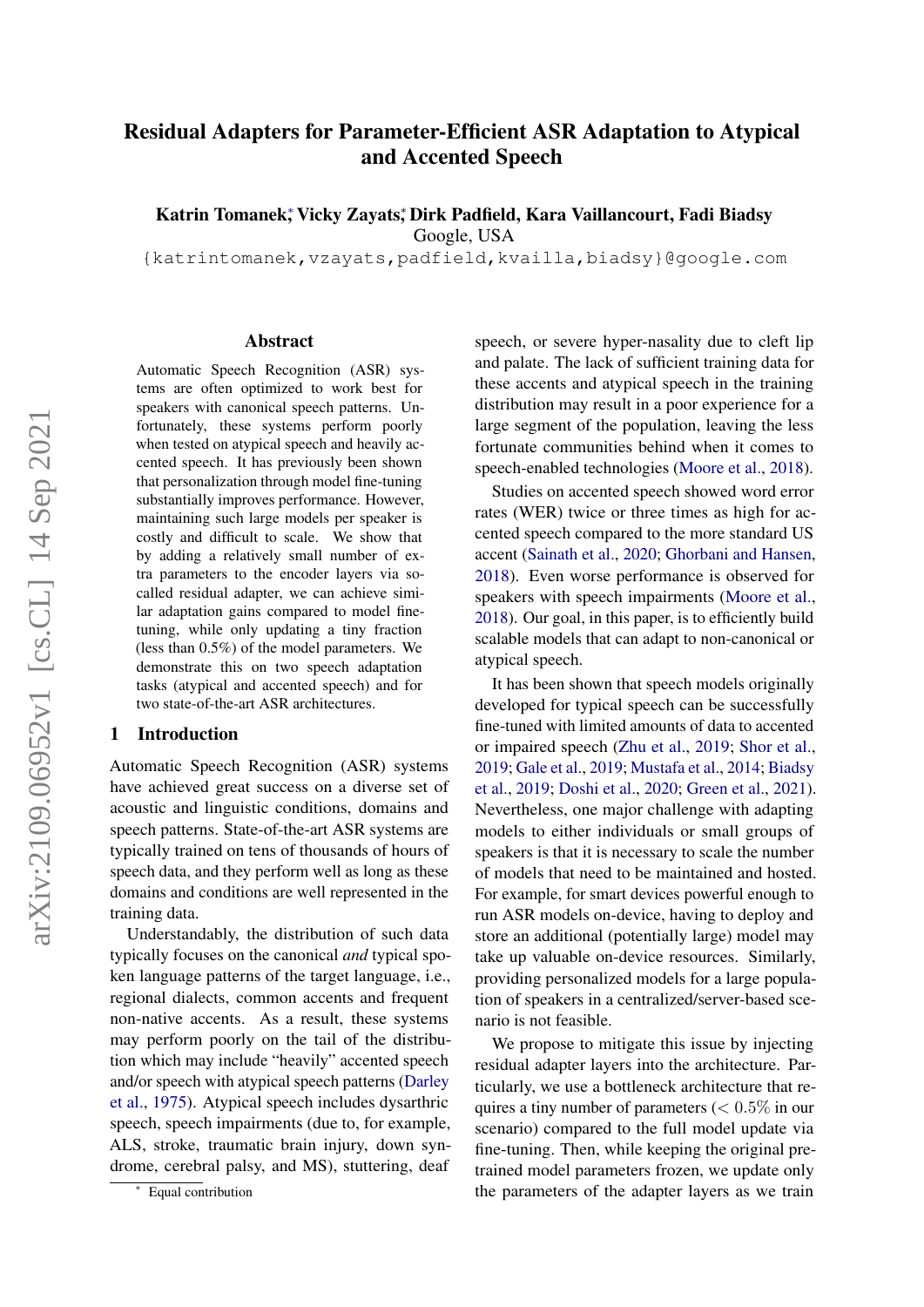on the custom data of interest. This provides an easy way to deploy and store adapted models: a (generic) base model is deployed to all clients, and each individual or group can receive a personalized set of trained adapter layers that is small in size.

The main contributions of the paper are as follows. We show that residual adapters work extremely well for acoustic adaptation of different speech models. We present extensive experiments with adapter layers in two very different ASR usecases: personalized models for atypical speech, and group models for accented speech. We also demonstrate that adapter layers work well in two different, state-of-the-art end-to-end ASR architectures, Neural Network Transducers (RNN-T), and Transformer Transducers (T-T). This emphasizes the flexibility of this approach and its suitability as a standard alternative to full fine-tuning for arbitrary models. Our results clearly demonstrate how adaptation via adapter layers solves the issue of parameter inefficiency while largely retaining the significant adaptation gains achievable through model adaptation with in-domain data.

# 2 Related Work

Model fine-tuning has been successfully applied to domain adaptation for a variety of NLP tasks [\(De](#page-8-8)[vlin et al.,](#page-8-8) [2019;](#page-8-8) [Sun et al.,](#page-9-3) [2019\)](#page-9-3), Machine Translation [\(Freitag and Al-Onaizan,](#page-8-9) [2016\)](#page-8-9), and speech recognition and conversation systems, including accented and atypical speech [\(Zhu et al.,](#page-9-1) [2019;](#page-9-1) [Shor](#page-9-2) [et al.,](#page-9-2) [2019;](#page-9-2) [Gale et al.,](#page-8-3) [2019;](#page-8-3) [Biadsy et al.,](#page-8-5) [2019;](#page-8-5) [Doshi et al.,](#page-8-6) [2020;](#page-8-6) [Green et al.,](#page-8-7) [2021\)](#page-8-7)

A major disadvantage of model fine-tuning is its parameter inefficiency since it retrains all (or a large portion of) the model parameters on given task- or domain-specific data, resulting in a copy of the model for that task/domain. This is especially problematic for personalization of models due to the resulting high number of specialized models.

Concatenating input features and speakerdependent vectors, such as i-vectors, is a parameterefficient speaker adaptive approach that has been applied to both acoustic models as well as endto-end ASR models [\(Saon et al.,](#page-9-4) [2013,](#page-9-4) [2021\)](#page-9-5). However, only moderate improvements have been achieved, even on typical speech. We speculate that such a *static*, low dimensional representation may not be sufficient to capture the complex acousticphonetic patterns (e.g., consonant dropping and vowel dropping, extreme vowel reduction or lengthening, missing phonemes and even syllables, very irregular speaking rate and rhythm) often found in impaired speech.

Residual adapters were originally introduced by [Rebuffi et al.](#page-9-6) [\(2017\)](#page-9-6) for computer vision tasks as an alternative to fine-tuning. These first residual adapter modules consisted of a single projection layer added between layers of a pre-trained network. [Houlsby et al.](#page-8-10) [\(2019\)](#page-8-10) proposed a variation consisting of a bottleneck structure (downprojection through feed forward layer, RELU, upprojection) for task-specific adaptation of BERT models. Adapter modules were added after each sub-layer within a transformer layer, and the weights of the residual adapters as well as existing layer normalization parameters were updated during training. Finally, [Bapna and Firat](#page-8-11) [\(2019\)](#page-8-11) have formulated a simplification of residual adapters in the context of domain-adaptation for Machine Translation. Each residual adapter module has its own layer normalization block, followed by a down- and up-projection feed forward network. They argued that by including layer normalization in the residual adapter block, these modules are plug-able into arbitrary blocks of pre-trained modules because they learn the activation pattern of the layer into which they are injected.

[Kannan et al.](#page-8-12) [\(2019\)](#page-8-12) proposed to use adapters on top of multi-lingual ASR models to further improve their performance (they report up to 9% WER improvement for some of the 5 languages of the multilingual model). Our focus is different in that we consider residual adapters in speech personalization scenarios where the number of adapted models is several orders of magnitudes higher (e.g., tens of thousand of speakers with atypical speech and potentially hundreds of accents and dialects) and also not static (e.g. speech impairments often progress over time).

Learning Hidden Unit Contribution (LHCU) [\(Swietojanski et al.,](#page-9-7) [2016\)](#page-9-7) is another approach to more parameter efficient speaker adaptation. Instead of updating all weights of a model, LHUC adds learned factors to the output of each hidden unit modulating their amplitude. However, [Bapna](#page-8-11) [and Firat](#page-8-11) [\(2019\)](#page-8-11) have shown that using residual adapters is much more effective.

### 3 Methods

For our experiments, we chose two state-of-the-art end-to-end ASR architectures: the Recurrent Neu-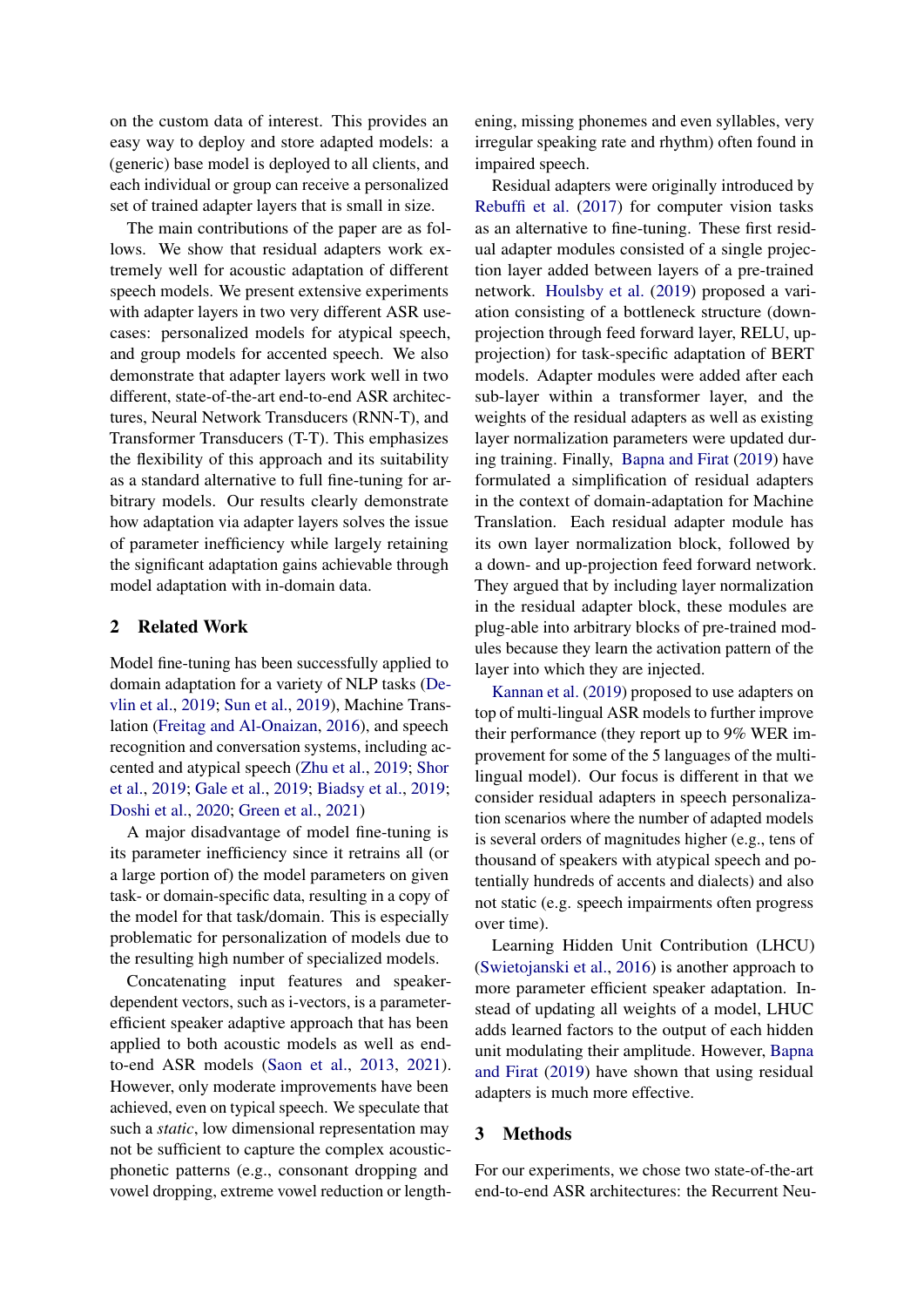<span id="page-2-0"></span>

Figure 1: Overview of RNN-T and T-T architectures and residual adapter module.

ral Network Transducers (RNN-T) [\(Graves et al.,](#page-8-13) [2013;](#page-8-13) [He et al.,](#page-8-14) [2019;](#page-8-14) [Sainath et al.,](#page-9-0) [2020\)](#page-9-0) and the Transformer Transducer (T-T) [\(Zhang et al.,](#page-9-8) [2020\)](#page-9-8). Both architectures enable deployment on mobile devices, support streaming [\(He et al.,](#page-8-14) [2019\)](#page-8-14), and have demonstrated high performance.

Both architectures consist of three main components: an encoder, a prediction network that incorporates label history and serves as a language model component (decoder), and a joint layer that combines predictions made by the encoder and the prediction network and feeds into a softmax. All components of the two architectures are identical except the encoder stack. The prediction network consists of 2 uni-directional LSTM layers. Inputs are 128-dimensional log Mel features computed every 10 milliseconds. 4 consecutive features are stacked with a stride of 3 frames to yield a 512 dimensional input to the encoder every 30 milliseconds. Our output vocabulary consists of 4096 word piece tokens. Figure [1a](#page-2-0) shows a high-level overview of both architectures.

For RNN-T, the encoder consists of 8 LSTM layers; for T-T, we use 15 Transformer layers in the encoder. Both architectures are trained with the RNN-T loss [\(Bagby et al.,](#page-8-15) [2018\)](#page-8-15). To make T-T streamable, the attention calculation pays attention to past contexts only, which makes this architecture analogous to a uni-directional RNN.

We propose to utilize residual adapter modules as outlined by [Bapna and Firat](#page-8-11) [\(2019\)](#page-8-11) for our <span id="page-2-1"></span>adaptation approach. Each residual adapter block starts with layer normalization applied to the inputs, followed by a feed-forward layer with downprojection to dimension  $d<sub>b</sub>$ , a non-linear activation (RELU), and another feed-forward layer with upprojection to the original input dimension  $d_i$ . All weights of the residual adapter module are randomly initialized.

Figure [1b](#page-2-1) shows such a residual adapter module and its integration within the Transformer encoder. We add residual adapters to each encoder layer, resulting in 8 adapter layers for RNN-T and 15 adapter layers for T-T. The bottleneck dimension  $d_b$  enables control of the number of parameters of each residual adapter module and thus the capacity available during adaptation.

# 4 Experiments

We analyze the performance of residual adapters as an alternative to model fine-tuning in two scenarios: adaptation to (a) atypical speech and (b) accented speech. For atypical speech, we build a personalized, speaker-dependent model for each speaker based on their data. For accented speech, we build per-accent models (i.e. speaker-independent models) and also experiment with a multi-accent adaptation scenario where one model is used for all covered accents. We conduct experiments using both ASR transducer architectures (RNN-T and T-T).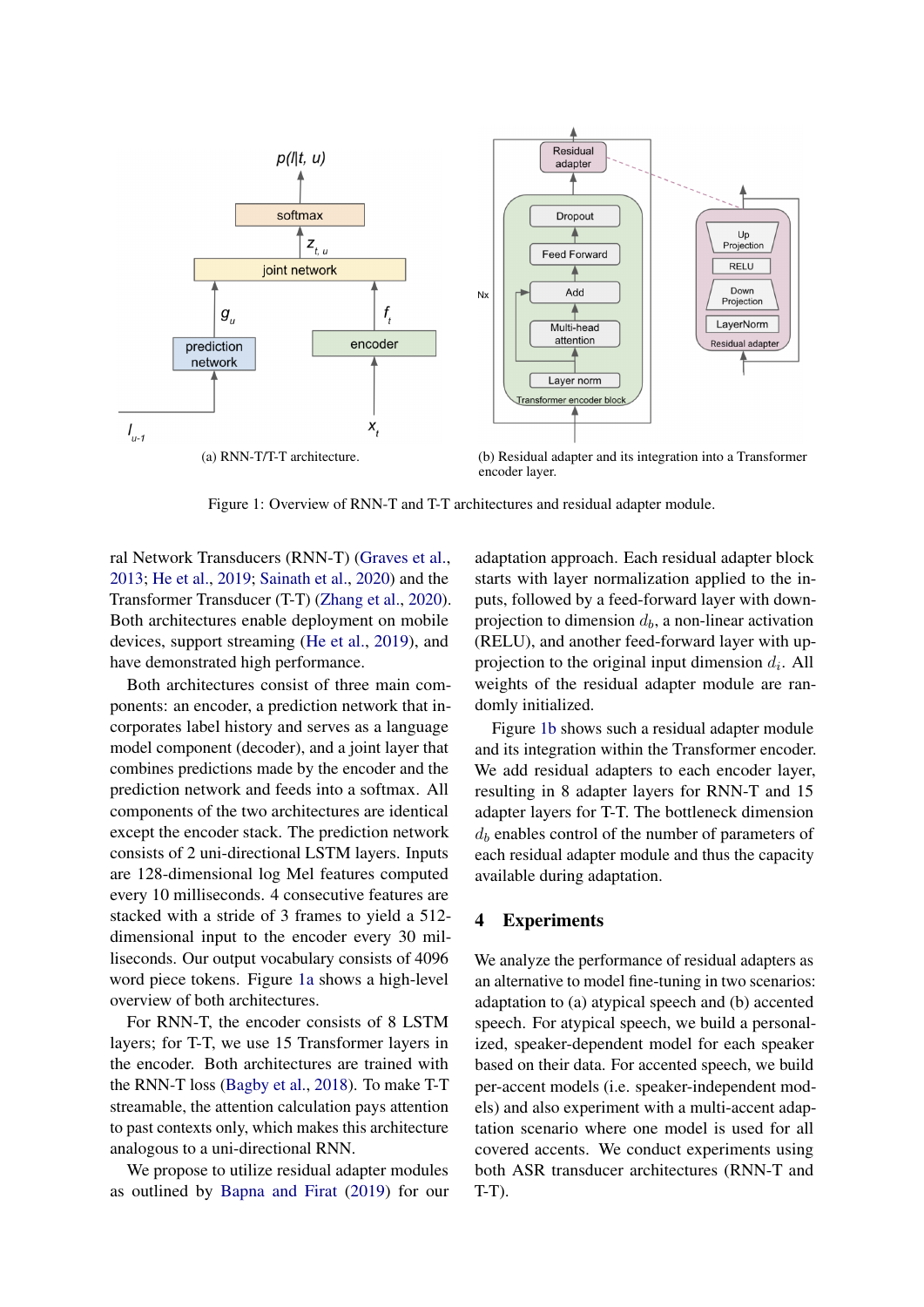#### <span id="page-3-2"></span>4.1 Accented Speech Dataset

For the accented speech adaptation task, we use Mozilla's Common Voice corpus (v5.1) [\(Ardila](#page-8-16) [et al.,](#page-8-16) [2020\)](#page-8-16). It contains spoken utterances of users reading sentences. Recordings were verified by other contributors using a simple voting system. While the full corpus contains 60 languages, for this work we use a subset containing only English recordings. We make use of Common Voice's metadata to extract accent information and use all 10 accents with more than 1k recordings, including (in order of decreasing number of recordings): England (en), India (in), Australia (au), Canada (ca), Scotland (sc), Ireland (ir), New Zealand (nz), Africa ( $af$ ), Singapore ( $si$ ), and Philippines ( $ph$ ).

We randomly split all utterances from each accent into train/dev/test subsets. The resulting subset sizes per accent are shown in Table [5.](#page-7-0) Table [1](#page-4-0) shows utterance counts and length (in words and seconds) aggregated across all accents.

#### 4.2 Atypical Speech Dataset

We use the Euphonia corpus [\(MacDonald et al.,](#page-8-17) [2021\)](#page-8-17) for the atypical speech personalization task. This corpus consists of over 1 million utterance recordings of over 1000 anonymized speakers with different types and severity levels of speech impairments. Similar to the Common Voice corpus, all recordings in the Euphonia corpus are prompted speech. All our experiments are performed on a random subset of 100 speakers who have each recorded more than 1000 utterances. The resulting subset is very diverse, covering speakers with 15 different etiologies (31% with amyotrophic lateral sclerosis (ALS), 20% Down Syndrome, 14% cerebral palsy, 6% Parkinson's Disease, 5% hearing impairment etc) and different speech impairment severity levels (47% mild, 32% moderate, 21% severe). We use the predefined per-speaker train, dev, and test splits (80%/10%/10%).

Table [1](#page-4-0) shows utterance counts and length (in words and seconds) aggregated across all 100 speakers. Note that speakers with a speech impairment often have a lower speaking rate and frequently pause between individual words and before speaking. This is reflected in the relatively low ratio of words per second in the Euphonia corpus.

### 4.3 Experimental Settings

We follow a similar fine-tuning recipe as described in [Green et al.](#page-8-7) [\(2021\)](#page-8-7). We start from a speaker-

<span id="page-3-1"></span>

Figure 2: Distribution of adapter performance drop across all speakers/accents.

independent base model pre-trained on 162k hours of typical (mostly American English) speech. This base model has been optimized to (a) be robust across various application domains and acoustic conditions, and (b) generalize well to unseen conditions [\(Narayanan et al.,](#page-9-9) [2019\)](#page-9-9). The same base model is used across all of our experiments.

We use SpecAugment [\(Park et al.,](#page-9-10) [2019\)](#page-9-10) for data augmentation, limit training to a maximum of 50k steps (atypical speech) and 30k steps (accented speech) and employ small batch sizes (32 for atypical speech, 256 for accented speech with RNN-T, and 128 for accented speech with T-T).

We only update the weights of the encoder layers, as our focus is on learning acoustic-phonetic variability as opposed to vocabulary and language variability. Accordingly, weights of the joint layer and the prediction network are always kept frozen. When training with residual adapters, we freeze *all* parameters of the base model and only update the residual adapter layers. Table [2](#page-4-1) shows the resulting number of parameters updated for the different adaptation strategies. For example, residual adapters with a bottleneck dimension of 16 yield more than  $100 \times$  parameter reduction compared to the encoder fine-tuning scenario.

Word error rate (WER) is measured on the respective test splits. The best checkpoints are chosen based on the WER on the dev split.

### 5 Results

Table [2](#page-4-1) compares fine-tuning versus residual adapters across both tasks and architectures.<sup>[1](#page-3-0)</sup> Unless otherwise specified, we report per-accent (as

<span id="page-3-0"></span><sup>&</sup>lt;sup>1</sup>The performance of RNN-T models is slightly better than T-T across all of our experiments despite the bigger encoder size of T-T. However, T-T's training time is much shorter.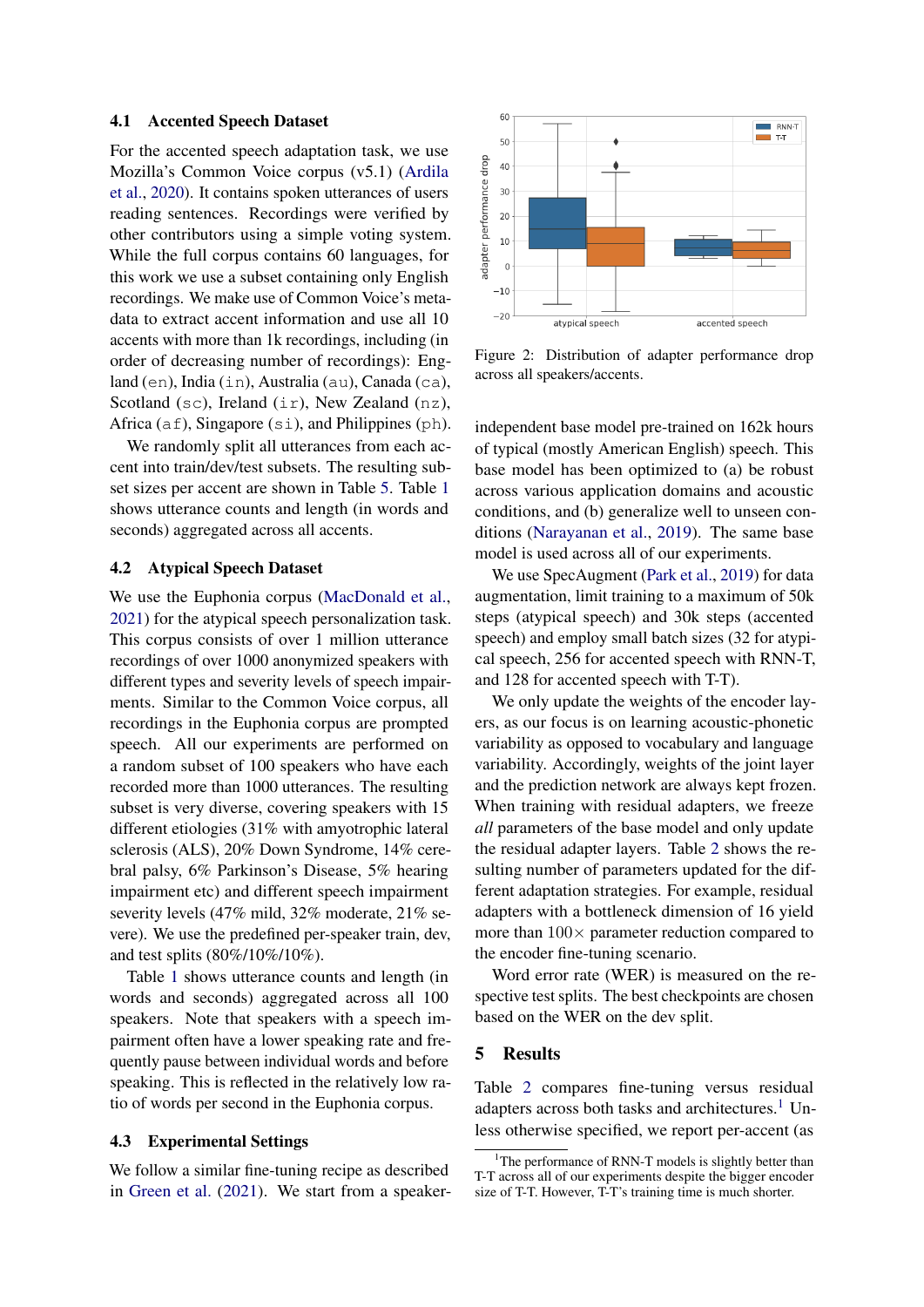<span id="page-4-0"></span>

| Dataset      | Subset          | Hours | $#$ utts | Words per utt | Seconds per utt |
|--------------|-----------------|-------|----------|---------------|-----------------|
|              |                 |       |          | mean (std)    | mean (std)      |
| Euphonia     | home automation | 73    | 69.3k    | 3.2(1.4)      | 3.8(2.0)        |
|              | conversational  | 67    | 37.1k    | 7.4(4.0)      | 6.5(4.0)        |
| Common Voice | 10 accents      | 183   | 118.6k   | 10.3(2.8)     | 5.6(1.6)        |

<span id="page-4-1"></span>Arch Adaptation style Updated params Atypical Speech Accented Speech<br>Total Delating WEB Belating WEB Belating Total Relative WER Relative WER Relative RNN-T Unadapted  $-| -| -| 35.6 | -| 19.9$ Fine-tune, full enc  $98.7M$   $81\%$  6.0 80% 13.9 29% Fine-tune, enc layer 1  $10.8M$  9% 10.9 61% 15.8 18% Fine-tune, enc layers 1-3  $\begin{array}{|c|c|c|c|c|c|} \hline 39.6M & 32\% & 6.9 & 75\% & 13.4 & 28\% \hline \end{array}$ Residual Adapters,  $b_d = 16$  | 197K | <0.2% | 6.8 | 77% | 14.1 | 24% T-T Unadapted  $| - | 38.4 | - | 21.6$ Fine-tune, full enc  $144.3M$   $85\%$  6.1 78% 13.2 35% Fine-tune, enc layer 1 9.6M 6% 10.8 60% 16.3 22% Fine-tune, enc layers 1-3  $\begin{array}{|c|c|c|c|c|c|c|c|c|} \hline \end{array}$  29% 29% Residual Adapters,  $b_d = 16$  | 507K | <0.5% | 7.1 | 75% | 14.1 | 31%

Table 1: Utterance length statistics in number of words and seconds per dataset.

Table 2: Aggregated overview of adaptation results for both tasks. The number of updated parameters is given as well as the percentage of the total; the total number of parameters is about 122M for RNN-T and about 168M for T-T. For atypical speech, we report median WER across all 100 speakers. For accented speech, we report mean WER across 10 accents for the per-accent adaptation scenario. The percentages in the WER columns are the relative WER improvement  $\gamma$  (Eq. [1\)](#page-4-2) over the unadapted model.

opposed to multi-accent) adaptation results. Adaptation performance is compared with performance on the *unadapted* base model. In addition to WERs, we also report the *relative WER improvement* over the unadapted model:

<span id="page-4-2"></span>
$$
\gamma = \frac{\text{WER}(\text{unadapted}) - \text{WER}(\text{adapted})}{\text{WER}(\text{unadapted})} \quad (1)
$$

For residual adapters, we identified the best learning rate and bottleneck dimensions during hyper-parameter tuning on the dev set (see Section [5.1\)](#page-5-0). In addition to comparing residual adapters to a scenario where we fine-tune the entire encoder, we also test the impact of fine-tuning only a few layers (1-3) of the encoder. However, this alternative for reducing the number of updated parameters is less efficient than residual adapters, which have a much lower parameter footprint due to their bottleneck architecture.

Table [2](#page-4-1) shows that on the atypical speech personalization task adapting the *full* encoder per speaker, we observe a relative reduction of 80% in median WER across speakers for RNN- $T<sup>2</sup>$  $T<sup>2</sup>$  $T<sup>2</sup>$  However, this strategy requires 81% of the model parameters to

be updated and stored per speaker. Using residual adapters, on the other hand, we achieve relative WER reduction of 77% across all speakers for RNN-T. Although fine-tuning is slightly better than adaptation with residual adapter layers, the latter only needs to update about 0.2% of the parameters. We observe similar trends with T-T.

Comparing to a scenario where we update only a few bottom layers of the encoder, we observe a significant<sup>[3](#page-4-4)</sup> WER increase compared to full encoder fine-tuning. Residual adapters, while using less than 0.2% of the parameters, perform significantly better than updating only the first encoder layer (9% of parameters on RNN-T) and slightly better than updating the encoder layers 1-3 (32% of parameters on RNN-T).

For accented speech, Table [2](#page-4-1) shows that finetuning leads to more moderate improvements of 29% for RNN-T and 35% for T-T (averaged across all accents). Similar to the personalization task,

<span id="page-4-3"></span> $2\overline{G}$ reen et al. [\(2021\)](#page-8-7) report similar improvements over 500

speakers of the Euphonia corpus; their in-depth analysis shows that this holds across different severities and types of speech impairment.

<span id="page-4-4"></span><sup>&</sup>lt;sup>3</sup>Throughout this paper, we use paired t-tests to measure statistical significance (indicated as significant for p-values < 0.05)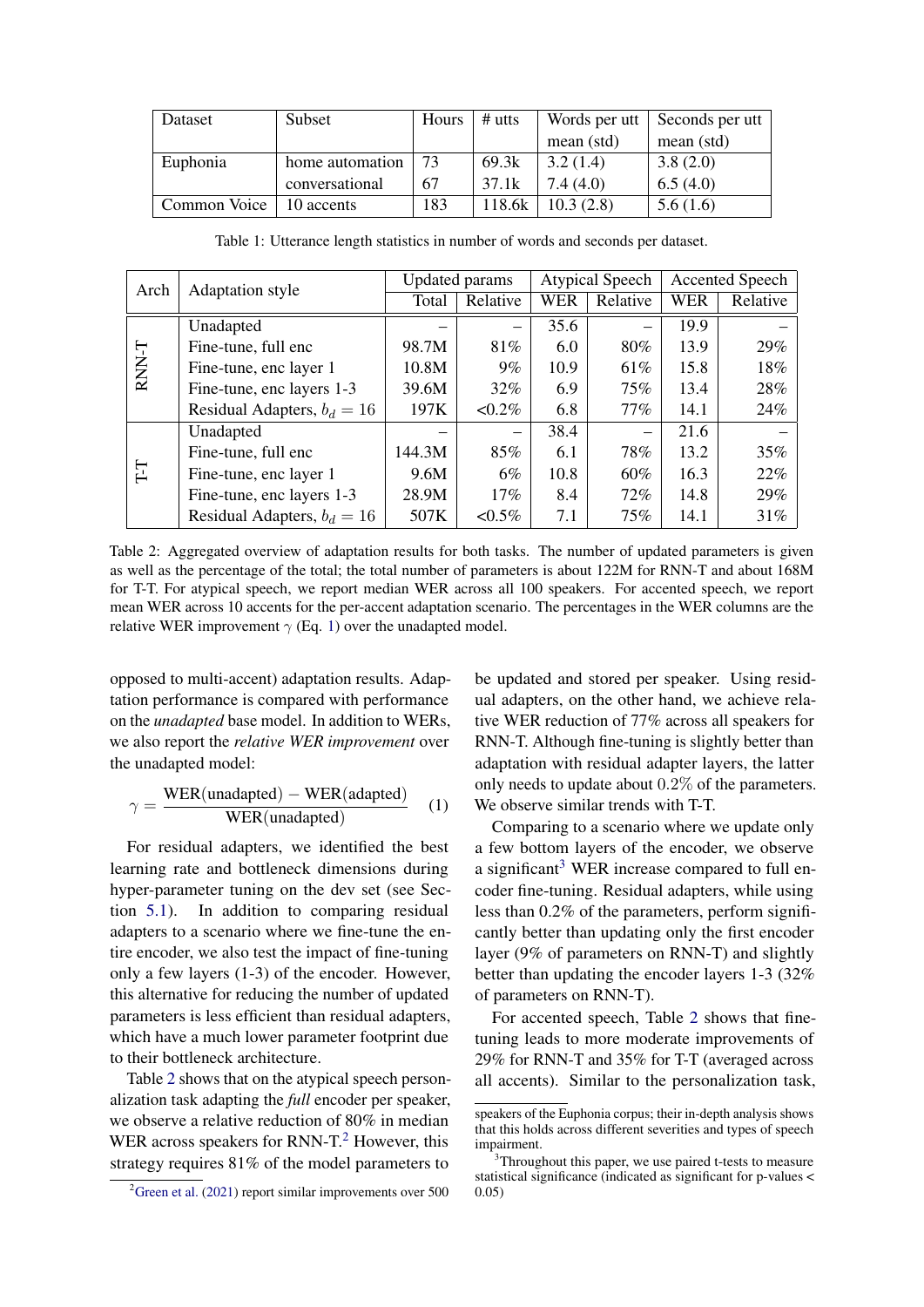residual adapters performs slightly worse than finetuning (24% improvement for RNN-T and 31% for T-T), but require the update of only a fraction of parameters. The alternative of updating only the first encoder layer shows a much poorer performance.

Figure [2](#page-3-1) shows the *adapter performance drop*, the relative WER reduction when switching from fine-tuning to residual adapters calculated per speaker/accent (lower is better):

$$
\delta = \frac{\text{WER(adapters)} - \text{WER(fine-tuned)}}{\text{WER(fine-tuned)}} \quad (2)
$$

T-T exhibits a lower average adapter performance drop  $\delta$  compared to RNN-T on both tasks. This is likely due to the higher overall capacity of residual adapters when applied to T-T due to the higher number of encoder layers (15 encoder layers for T-T, 8 for RNN-T).

# <span id="page-5-0"></span>5.1 Hyper-Parameter Tuning

The results reported in Table [2](#page-4-1) are for bottleneck dimension and learning rates found to work well in hyper-parameter tuning experiments where we ran a grid search over a combination of the two. For the learning rate, we evaluated  $(1e - 5, 1e - 4, 1e - 3, 1e - 3)$  $1e - 2$ ), and for the bottleneck dimension, we evaluated 4, 16, 32, 128. We use a random subset of 20 speakers for the atypical speech task for parameter tuning to make search feasible; for accents, search was run across all 10 accents.

For the atypical speech personalization task, a learning rate of  $1e - 5$  worked best for fine-tuning, and 1e − 3 for residual adapters (both on RNN-T and  $T-T$ ).<sup>[4](#page-5-1)</sup> For accents, we found the best learning rate for fine-tuned models using RNN-T to be  $1e -$ 5, and 1e − 4 for T-T. For residual adapters, the best learning rate was  $1e - 4$  (RNN-T) and  $1e - 3$ (T-T). We found that accents with high amounts of training data tended to be more tolerant to higher learning rates compared to accents with limited training data.

Overall, these experiments show that adapters require on average a learning rate one order of magnitude higher than fine-tuning the encoder for both T-T and RNN-T. This may be attributable to the much smaller capacity of adapters and/or to their random initialization.

For the bottleneck dimension, we found that  $b_d = 4$  often leads to a higher adapter performance drop on the atypical speech task, although for some speakers – especially those with mild impairment and generally relatively low  $\left(\leq 25\right)$  WER on the unadapted models – even this bottleneck dimension worked very well. A bottleneck dimension of  $b_d = 128$  rarely led to increased performance over  $b_d = 16$  and  $b_d = 32$ . Between the latter two, we could not make out a clear pattern; they often performed equally well. For accented speech, when adapting for individual accents, we found that both  $b_d = 4$  and  $b_d = 16$  achieve similar performance. A bottleneck dimension  $b_d = 128$  on average leads to worse performance than  $b_d = 16$ . Given these results, we chose a bottleneck dimension of  $b_d = 16$  for all reported experiments, unless otherwise noted.

### <span id="page-5-3"></span>5.2 Atypical Speech Personalization

In this section we further analyze performance of the residual adapters for the atypical speech personalization task, zooming in on aspects like speaker impairment severity and phrase types.

Figure [3](#page-5-2) shows the adapter performance drop  $\delta$  per severity. For T-T, residual adapters seem to work similarly well across all 3 types of severities. On RNN-T models, we observe that  $\delta$  is higher for speakers with moderate severity (median decrease of 18% for moderate vs 14% for mild and severe). In particular, we found that  $\delta$  is somewhat correlated with the relative WER improvement  $\gamma$  of the fine-tuned model:  $\delta$  is higher for cases where the adaptation by fine-tuning helps the most (Spearman correlation coefficient of 0.344  $(p < 0.001)$  for RNN-T, more moderate correlation of 0.189 (p=0.06) for T-T). Overall, adaptation

<span id="page-5-2"></span>

Figure 3: Distribution of adapter performance drop by severity of speech impairment.

<span id="page-5-1"></span><sup>&</sup>lt;sup>4</sup>For individual speakers, higher or lower learning rates might individually lead to better performance. However, in a practical personalization scenario with hundreds of speakers, such tuning is impossible, so we chose a one-size-fits-all approach.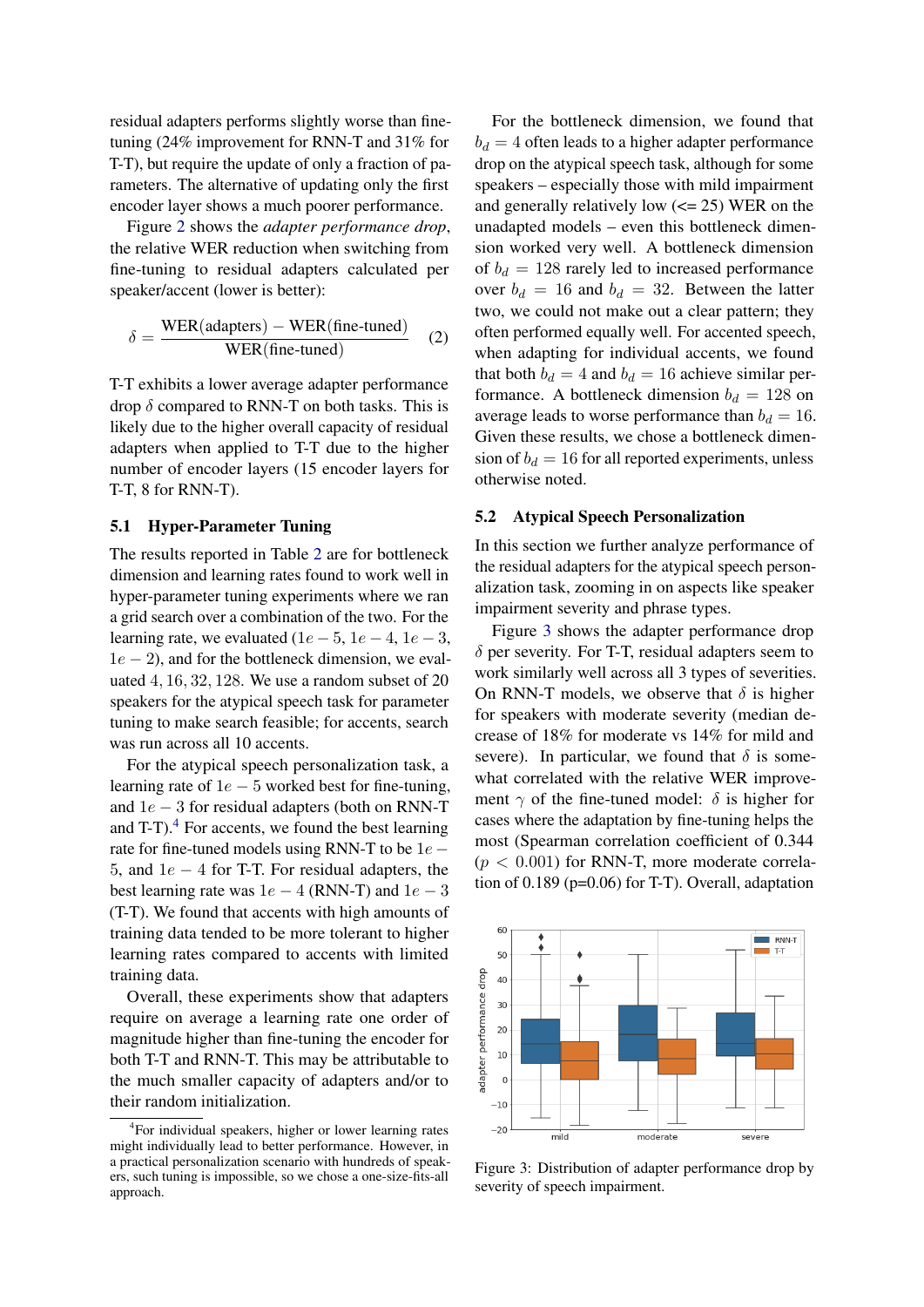| <b>Adaptation style</b> |             | RNN-T       |                                       | T-T          |             |              |  |
|-------------------------|-------------|-------------|---------------------------------------|--------------|-------------|--------------|--|
|                         | mild        | moderate    | severe                                | mild         | moderate    | severe       |  |
| Unadapted               | 20.2        | 44.2        | 78.1                                  | 16.5         | 42.9        | 76.9         |  |
| Fine-tune, full enc     | 4.1 $(76%)$ |             | $\mid 6.5(84\%) \mid 14.2(79\%) \mid$ | 4.5(74%)     | 6.9(83%)    | 13.3(78%)    |  |
| Residual Adapters       | $4.8(70\%)$ | $7.5(80\%)$ | 16.3(77%)                             | 4.8 $(71\%)$ | $8.2(81\%)$ | $15.3(77\%)$ |  |

Table 3: Results for atypical speech personalization task, broken down by severity (reported: median WER scores with relative WER improvement over the unadapted base model in brackets).

by fine-tuning and residual adapters show similar behavior across severity levels, which suggests that residual adapters do not have disadvantages for specific severity levels.

The Euphonia corpus also comes with domain information for each utterance. This enables us to analyze the performance of fine-tuning and residual adapters on two different domains – home au-tomation queries<sup>[5](#page-6-0)</sup> (short phrases of 3.2 words on average) and conversational phrases (longer with 7.4 words on average, open domain) – to understand whether residual adapters have trouble with different phrase types. Table [4](#page-7-1) shows T-T WERs for these two domains for a subset of 43 speakers who had a sufficient number of recordings of both home automation and conversational phrases. The conversational domain, being longer and with a more open vocabulary, generally is more challenging for ASR and accordingly across all severity levels we observe higher WERs. Moreover, this domain seems to be harder to adapt to, resulting in lower WER improvements through both types of adaptation, most notably on the severe group where adaptation gain drops from  $\sim 85\%$  to  $\sim 71\%$  (finetuning approach). Despite these difference, both fine-tuning and residual adapters show similar behavior, and we conclude that even for more challenging domains with longer utterances, residual adapters work well.

#### 5.3 Accent Adaptation

Table [5](#page-7-0) presents the per-accent WER results. Depending on the accent and the amount of training data, we observe substantial variance with respect to WER of the unadapted and adapted models. Across all accents, the Scottish accent (sc) performs worst with extremely high WER, both for the unadapted and adapted models.<sup>[6](#page-6-1)</sup> However, even for accents with fairly small amounts of training

data, such as af, adaptation clearly improves the performance over the unadapted model.

While fine-tuning the full encoder has slightly better performance than residual adapters, the adapter performance drop  $\delta$  is relatively small (see Figure [2\)](#page-3-1). This is consistent with our findings on the atypical speech personalization task (Section [5.2\)](#page-5-3), where lower relative WER improvement is associated with much lower adapter performance drop. Analogously to the atypical speech personalization task, the adapter performance drop is smaller on T-T compared to RNN-T.

In order to provide a better context to the related work on accent recognition and to test the capability of the residual adapters in large group adaptation scenarios, we also ran experiments for multi-accent adaptation where a single model is fine-tuned (full encoder update) or adapted with residual adapters to all accents at once. We increased the bottleneck size to  $b_d = 128$  so that the residual adapters have a sufficiently large capacity to handle this more complex task. A balanced training set of 11 accents (10 accents as described in Section [4.1](#page-3-2) plus the US accent; 10k utterances per accent, up- or down- sampled depending on the amount of the training data per accent) was used for adaptation. Similarly, a balanced dev set was used to identify the best performing checkpoint. For WER calculation, we used the original test set per accent for comparability.

Results in Table [5](#page-7-0) show that even in a large group adaptation scenario, residual adapters perform well and their performance is comparable to the peraccent adaptation scenario (adapter performance drop  $\delta \approx 8\%$  for both RNN-T and T-T).

### 5.4 Training and inference time

On the atypical speech personalization task, when updating residual adapter parameters only – as opposed to encoder fine-tuning – we observed a speedup in training time as measured in global steps per second. Table [6](#page-7-2) compares the median

<span id="page-6-1"></span><span id="page-6-0"></span><sup>5</sup>Examples: "turn on lights" or "play ABBA on Spotify".

 $6$ Note that beyond accent variation, results shown in Table [5](#page-7-0) are affected by a domain mismatch between the training data used for the base model and the Common Voice corpus.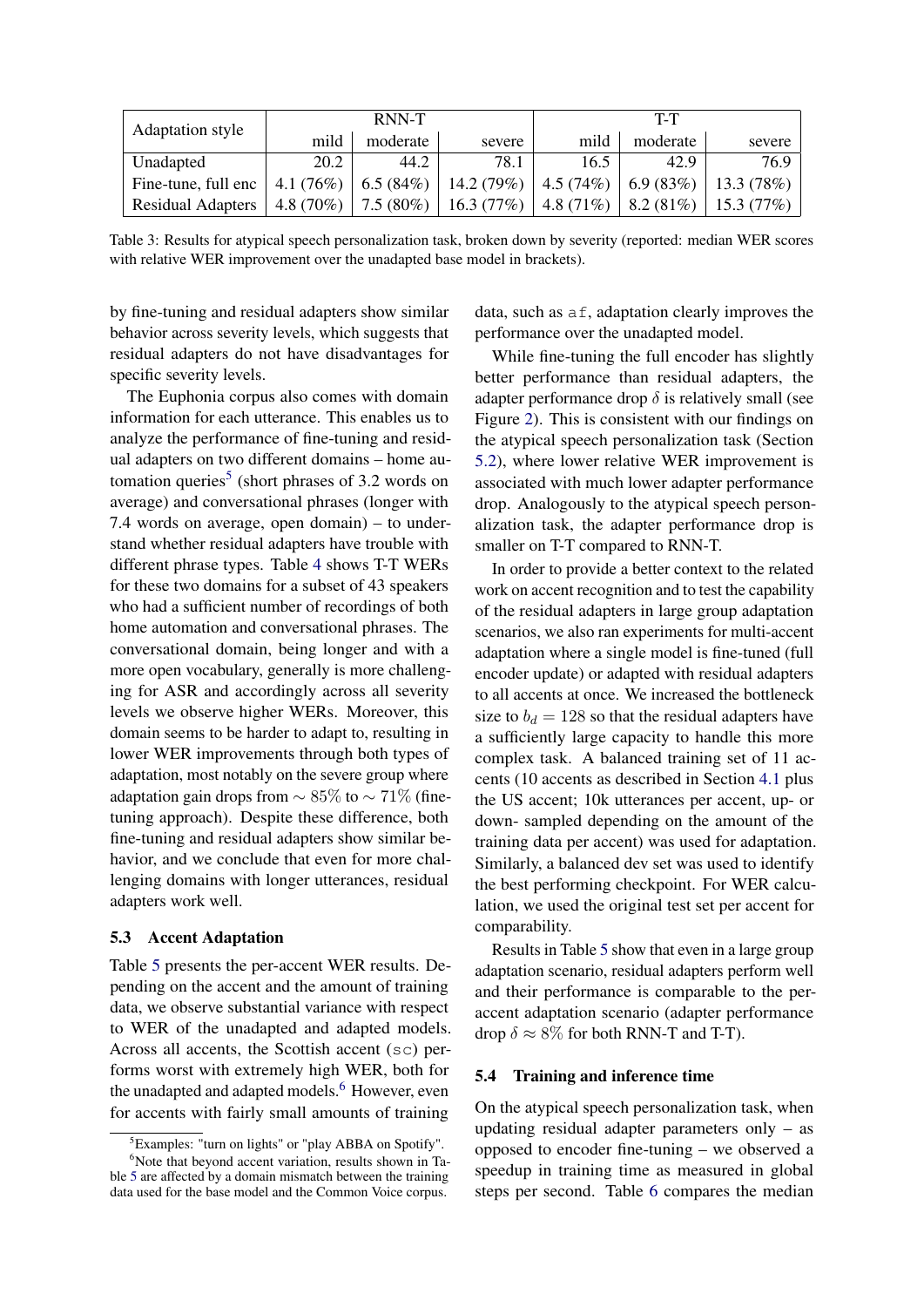<span id="page-7-1"></span>

| Adaptation style         |          | home automation |          | conversational |                |              |  |
|--------------------------|----------|-----------------|----------|----------------|----------------|--------------|--|
|                          | mild     | moderate        | severe   | mild           | moderate       | severe       |  |
| Unadapted                | 17.4     | 41.6            | 61.1     | 23.7           | 39.1           | 82.4         |  |
| Fine-tune, full enc      | 3.7(76%) | 3.6(88%)        | 7.8(85%) | 6.2 $(67%)$    | 4.9(83%)       | $12.4(71\%)$ |  |
| <b>Residual Adapters</b> | 4.7(76%) | 5.0(87%)        | 8.5(84%) | 6.0 $(65\%)$   | $1, 5.8$ (79%) | $15.0(72\%)$ |  |

Table 4: Results for atypical speech personalization task, broken down by domain (reported: median WER scores with relative WER improvement over the unadapted base model in brackets). Results are median scores over all speakers per severity group. We show results for T-T only due to space constraints; RNN-T results are analogous.

<span id="page-7-0"></span>

|                                     | Accents   |                               | af   | au    | ca    | en   | in    | ir   | nz   | ph   | SC   | si   |
|-------------------------------------|-----------|-------------------------------|------|-------|-------|------|-------|------|------|------|------|------|
|                                     | $#$ utt   | train                         | 1.6k | 17.7k | 13.2k | 31k  | 20.1k | 2.9k | 2.3k | 1k   | 4.4k | 1.2k |
|                                     |           | dev/test                      | 300  | 2.2k  | 1.7k  | 3k   | 2.5k  | 360  | 300  | 300  | 550  | 300  |
|                                     | Unadapted |                               | 16.1 | 17.3  | 11.5  | 13.7 | 20.0  | 11.6 | 13.4 | 18.3 | 56.3 | 20.5 |
| Ļ                                   |           | Per-Accent, Fine-tune         | 11.4 | 11.1  | 9.7   | 10.6 | 13.8  | 9.8  | 9.0  | 12.8 | 28.0 | 14.8 |
| <b>RNN</b><br>Per-Accent, Res Adapt |           | 11.8                          | 12.3 | 10.3  | 11.0  | 15.3 | 10.1  | 10.1 | 13.9 | 30.9 | 15.6 |      |
| Multi-Acc, Fine-tune                |           | 11.7                          | 12.6 | 10.4  | 11.6  | 15.5 | 9.8   | 9.4  | 12.3 | 30.6 | 15   |      |
|                                     |           | Multi-Acc, Res Adapt          |      | 13.3  | 10.5  | 12.1 | 16.9  | 10.4 | 10.9 | 14.1 | 33.6 | 16.3 |
|                                     | Unadapted |                               | 16   | 18.9  | 13.2  | 15.3 | 20.8  | 13.7 | 13   | 19.9 | 61.2 | 24.2 |
|                                     |           | Per-Accent, Fine-tune         | 11.8 | 11.5  | 9.6   | 10.8 | 13.8  | 9.9  | 9.0  | 12.3 | 29.2 | 13.9 |
| ГI                                  |           | 12.5<br>Per-Accent, Res Adapt |      | 12.0  | 9.8   | 11.1 | 14.7  | 9.9  | 10.3 | 13.5 | 31.9 | 15.3 |
|                                     |           | Multi-Acc, Fine-tune          |      | 12.8  | 9.7   | 11.3 | 15.2  | 9.5  | 9.5  | 11.9 | 33.5 | 14.3 |
|                                     |           | Multi-Acc, Res Adapt          | 12.7 | 14.1  | 10.3  | 11.7 | 16.2  | 10.7 | 10.1 | 13.1 | 36.1 | 14.8 |

Table 5: WER on the accent adaptation task, showing fine-tuning (full encoder) and residual adapters for the per-accent and multi-accent adaptation scenarios.

<span id="page-7-2"></span>

|              |       | best checkpoint | global steps/sec |                  |  |  |
|--------------|-------|-----------------|------------------|------------------|--|--|
| Arch         | Fine- | Residual        |                  | Fine-   Residual |  |  |
|              | tune  | <b>Adapters</b> | tune             | <b>Adapters</b>  |  |  |
| <b>RNN-T</b> | 20380 | 5610            | 1.3              | 1.8              |  |  |
| $T-T$        | 5150  | 5300            | 3.6              | 5.2              |  |  |

Table 6: Median number of steps for best checkpoint and global steps/second for the atypical speech personalization task showing that residual adapters lead to about 40% reduction in training time.

number of training steps needed across the 100 speakers (i.e. best checkpoint selected) as well as the global steps/second for fine-tuning the full encoder vs residual adapter training. While residual adapters led to about the same (T-T) or fewer (RNN-T) number of steps for convergence, the global steps/second score increased by about 40%.<sup>[7](#page-7-3)</sup> This gain is especially relevant for a personalization scenario where large numbers of user-specific models need to be trained.

During inference, on the other hand, we didn't observe a measurable increase in latency when adding residual adapters. To test this, we decoded test sets of around 300 utterances several times on personalized models trained with and without residual adapters.

# 6 Conclusions and Future Work

In this work, we have shown that adaptation of ASR models using residual adapter layers leads to substantial WER improvements over unadapted models across two tasks: atypical speech (up to 77% relative WER reduction) and accented speech (up to 31% relative reduction) and in two architectures (RNN-T and T-T). In comparison, finetuning the entire encoder for each speaker or accent yields only small improvements compared to residual adapter training.

While similar in adaptation performance, residual adapters are much more parameter efficient than model fine-tuning. In our scenario, using residual adapters on each encoder layer, less than 0.5% of the overall model parameters need to be trained and maintained per speaker or accent. On the other hand, fine-tuning the entire encoder affects over 80% of the model parameters. In addition to substantially improved parameter efficiency, we also

<span id="page-7-3"></span>We used the same accelerator setup  $(2x2)$  Tensor Processing Units slices) for fine-tuning and residual adapter training.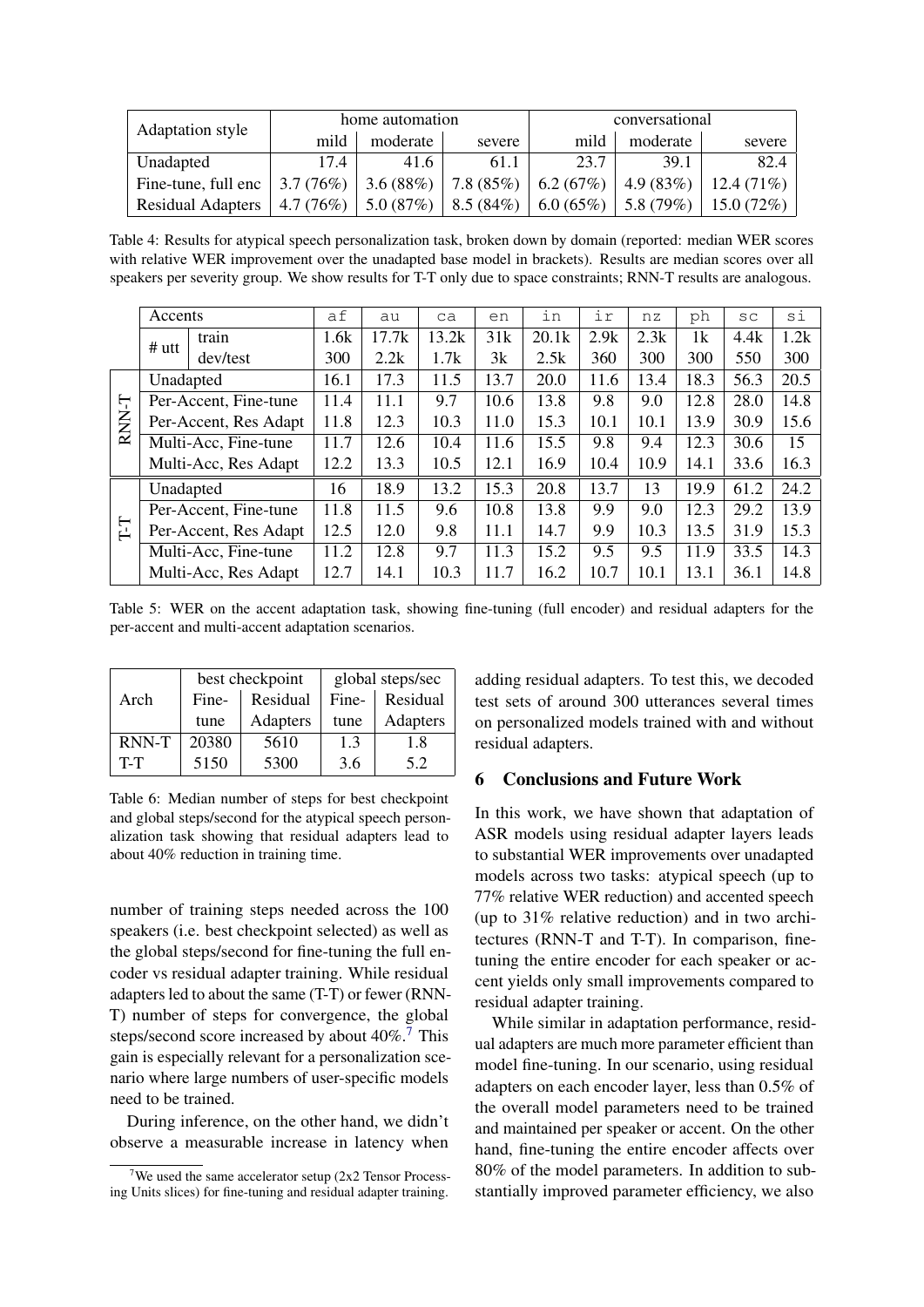observed a dramatic training time speed up of about 40% due to the reduced number of parameter updates.

Overall, these findings demonstrate a feasible and scalable solution for personalized, speakerdependent models as well as domain-specific or dialect/accent-focused models.

In future work, we plan to study to which encoder layers we need to add adapters for best performance and to potentially make residual adapters even more parameter efficient. Similarly, we plan to apply residual adapters with different bottleneck dimensions depending on the position in the encoder layer stack (bottom and middle layers likely require larger, top layers smaller capacity). Finally, we also plan to directly compare the effectiveness of residual adapters to approaches using statically fed speaker-dependent vectors for speaker adaptation, especially in the context of accent adaptation.

## References

- <span id="page-8-16"></span>Rosana Ardila, Megan Branson, Kelly Davis, Michael Henretty, Michael Kohler, Josh Meyer, Reuben Morais, Lindsay Saunders, Francis M. Tyers, and Gregor Weber. 2020. Common voice: A massivelymultilingual speech corpus. In *Proc. LREC 2020*.
- <span id="page-8-15"></span>Tom Bagby, Kanishka Rao, and Khe Chai Sim. 2018. Efficient implementation of recurrent neural network transducer in TensorFlow. In *IEEE Spoken Language Technology Workshop*, pages 506–512.
- <span id="page-8-11"></span>Ankur Bapna and Orhan Firat. 2019. Simple, scalable adaptation for neural machine translation. In *Proc. EMNLP-IJCNLP 2019*, pages 1538–1548.
- <span id="page-8-5"></span>F. Biadsy, R. J. Weiss, P. J. Moreno, D. Kanvesky, and Y. Jia. 2019. Parrotron: An end-to-end speechto-speech conversion model and its applications to hearing-impaired speech and speech separation. In *Proc. Interspeech 2019*, pages 4115–4119.
- <span id="page-8-0"></span>Frederick L. Darley, Arnold E. Aronson, and Joe R. Brown. 1975. *Motor Speech Disorders*. Saunders.
- <span id="page-8-8"></span>Jacob Devlin, Ming-Wei Chang, Kenton Lee, and Kristina Toutanova. 2019. BERT: pre-training of deep bidirectional transformers for language understanding. In *Proc. NAACL-HLT 2019*, pages 4171– 4186.
- <span id="page-8-6"></span>Rohan Doshi, Youzheng Chen, Jiang Liyang, Xia Zhang, Biadsy Fadi, Ramabhadran Bhuvana, Chu Fang, Andrew Rosenberg, and Pedro J. Moreno. 2020. Extending parrotron: An end-to-end, speech conversion andspeech recognition model for atypical speech. In *Proc. ICASSP 2020*.
- <span id="page-8-9"></span>Markus Freitag and Yaser Al-Onaizan. 2016. Fast domain adaptation for neural machine translation. *CoRR*, abs/1612.06897.
- <span id="page-8-3"></span>Robert Gale, Liu Chen, Jill Dolata, Jan van Santen, and Meysam Asgari. 2019. Improving ASR Systems for Children with Autism and Language Impairment Using Domain-Focused DNN Transfer Techniques. In *Proc. Interspeech 2019*, pages 11–15.
- <span id="page-8-2"></span>Shahram Ghorbani and John Hansen. 2018. Leveraging native language information for improved accented speech recognition. In *Proc. Interspeech 2018*, pages 2449–2453.
- <span id="page-8-13"></span>Alex Graves, Abdel-rahman Mohamed, and Geoffrey Hinton. 2013. Speech recognition with deep recurrent neural networks. In *Proc. ICASSP 2013*.
- <span id="page-8-7"></span>Jordan E. Green, Robert L. MacDonald, Pan-Pan Jiang, Julie Cattiau, Rus Heywood, Richard Cave, Katie Seaver, Marilyn A. Ladewig, Jimmy Tobin, Michael P. Brenner, Philip C. Nelson, and Katrin Tomanek. 2021. Automatic speech recognition of disordered speech: Personalized models now outperforming human listeners on short phrases. In *Proc. Interspeech 2021*.
- <span id="page-8-14"></span>Yanzhang He, Tara N Sainath, Rohit Prabhavalkar, Ian McGraw, Raziel Alvarez, Ding Zhao, David Rybach, Anjuli Kannan, Yonghui Wu, Ruoming Pang, et al. 2019. Streaming end-to-end speech recognition for mobile devices. In *Proc. ICASSP 2019*, pages 6381– 6385.
- <span id="page-8-10"></span>Neil Houlsby, Andrei Giurgiu, Stanislaw Jastrzebski, Bruna Morrone, Quentin De Laroussilhe, Andrea Gesmundo, Mona Attariyan, and Sylvain Gelly. 2019. Parameter-efficient transfer learning for nlp. In *Proc. ICML 2019*, pages 2790–2799.
- <span id="page-8-12"></span>Anjuli Kannan, Arindrima Datta, Tara Sainath, Eugene Weinstein, Bhuvana Ramabhadran, Yonghui Wu, Ankur Bapna, and Zhifeng Chen. 2019. Largescale multilingual speech recognition with a streaming end-to-end model. In *Proc. Interspeech 2019*.
- <span id="page-8-17"></span>Robert L. MacDonald, Pan-Pan Jiang, Julie Cattiau, Rus Heywood, Richard Cave, Katie Seaver, Marilyn Ladewig, Jimmy Tobin, Michael P. Brenner, Philip Q. Nelson, Jordan R. Green, and Katrin Tomanek. 2021. Disordered speech data collection: Lessons learned at 1 million utterances from project euphonia. In *Proc. Interspeech 2021*.
- <span id="page-8-1"></span>Meredith Moore, Hemanth Demakethepalli Venkateswara, and Sethuraman Panchanathan. 2018. Whistle-blowing asrs: Evaluating the need for more inclusive automatic speech recognition systems. *Proc. Interspeech 2018*, pages 466–470.
- <span id="page-8-4"></span>Mumtaz Begum Mustafa, Siti Salwah Salim, Noraini Mohamed, Bassam Al-Qatab, and Chng Eng Siong. 2014. Severity-based adaptation with limited data for asr to aid dysarthric speakers. *PLOS ONE*, 9(1):1–11.